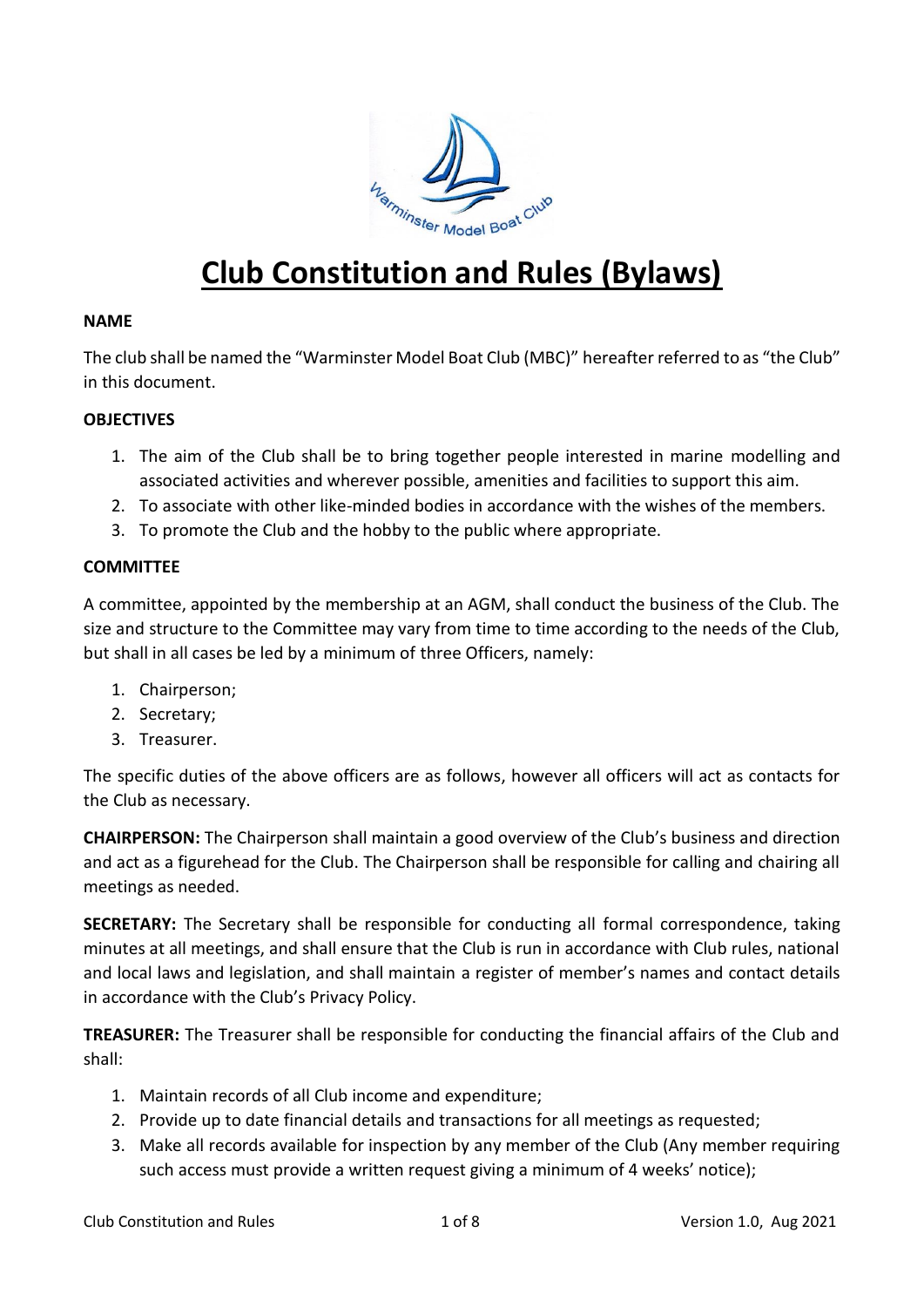- 4. Produce a set of audited accounts for approval at the AGM;
- 5. Maintain a register of all Club property and assets held by members for review at the AGM.

**COMMITTEE MEMBERS:** Committee members may only be appointed to fill positions identified as being necessary to run the Club in a fair and efficient manner by the Committee prior to the AGM, having due regard for all the activities of the Club.

Any member of the Committee may, if required, hold more than one position but no more than two, subject to the following restrictions:

- 1. The positions of Club Officers must be held by separate people who MUST NOT be related to each other;
- 2. No member may be a Committee member if they already serve on the committee of another model boat club or model boat organisation;
- 3. Where a member holds two positions the second position should be regarded as vacant and therefore available to another member of the Club.

### **RESIGNATION OF OFFICERS**

When a Club Officer resigns during their term of office, an EGM should be called within 28 days of the resignation to elect a successor.

# **RESIGNATION OF COMMITTEE MEMBERS**

When a Committee member, other than an Officer resigns their position, the Committee may either appoint one of the other Committee members or co-opt a member to the Committee as a temporary measure to cover the position until the next AGM.

#### **POWERS TO CO-OPT**

The Committee shall have the power to co-opt members to serve on the Committee for specific duties, as and when required.

#### **ATTENDANCE**

Members accepting positions on the Committee do so on the understanding that they are able to discharge their obligations in a proper and fitting manner. Regular attendance at Committee meetings is also a requirement.

#### **COMMITTEE QUORUM**

A quorum for Committee meetings shall consist of at least four members, two of which must be Club Officers.

#### **FINANCIAL YEAR**

The Club's financial year shall commence on the  $1<sup>st</sup>$  September and cease on the  $31<sup>st</sup>$  August of the same Club year for which a full set of accounts shall be maintained.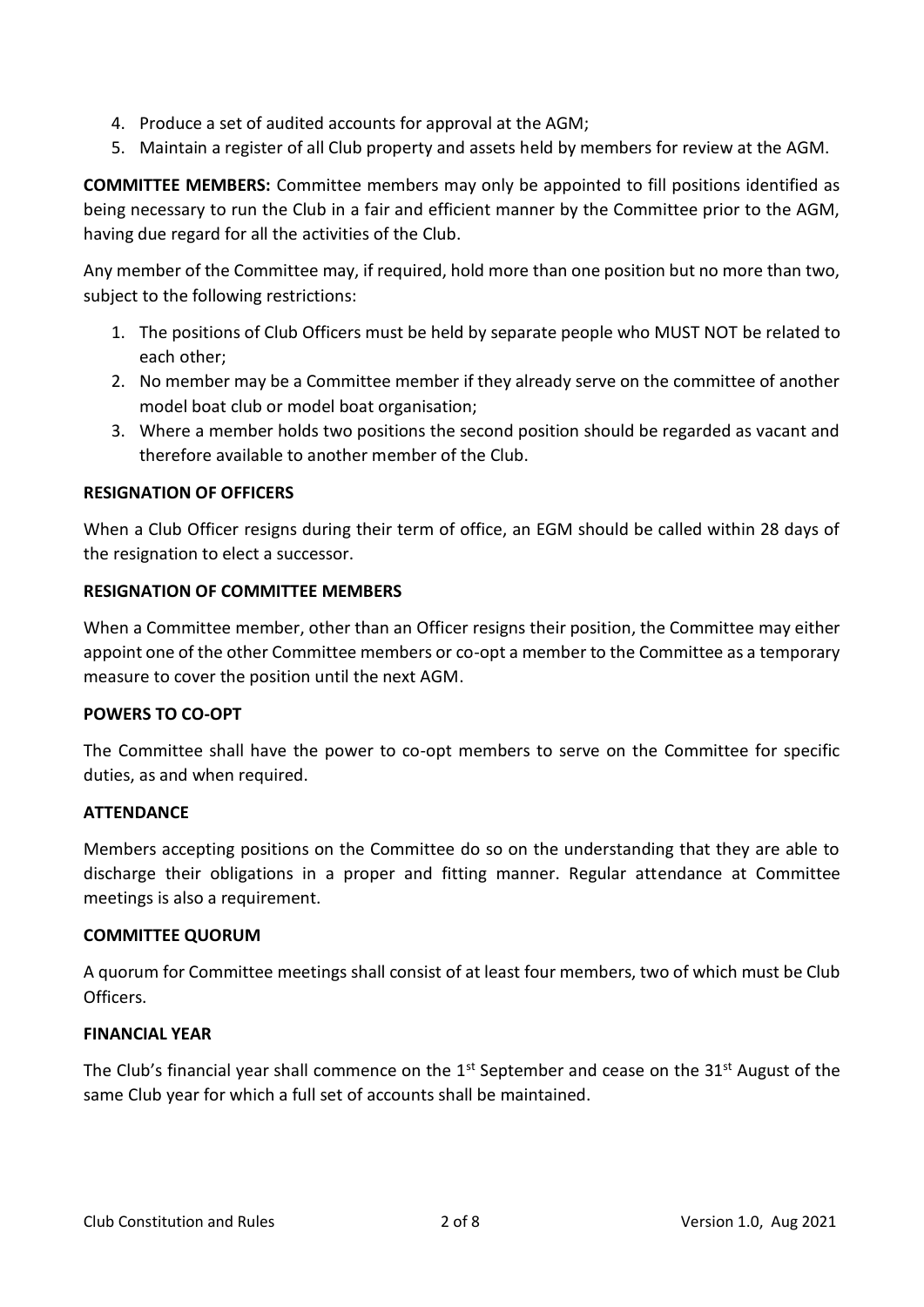# **MEETINGS**

- 1. Annual General Meeting (AGM): The Club AGM will be held during September each year unless otherwise notified in writing. At this meeting the Committee will be elected by the members and receive the Office's reports for the preceding year. Only people who are fully paid up members may vote.
- 2. Extraordinary General Meeting (EGM): An EGM may be called either by the Committee or by a quorum of a minimum of 10 members. The member's request must be made in writing outlining the reasons, accompanied by the relevant member's signatures. An EGM should then take place within 28 days of the request being received or from the calling notice from the Committee.
- 3. Committee Meetings: Committee meetings will be called by the Chairperson as and when required. Bullet point notes of such meetings will be recorded by the Secretary and circulated to the Committee.

## **DISSOLUTION OF THE CLUB**

The Club may be dissolved at any time by the consent of three-quarters of the fully paid up membership, putting their signature to a document of dissolution.

The disposal of the Club's funds and assets, after first discharging any liabilities, should be decided by a majority vote of the members at an EGM called for the purpose.

# **AMENDMENTS TO THE CONSTITUTION OR CLUB RULES**

Any proposed amendments to the Constitution or Club rules must be submitted, in writing, to the Secretary at least 28 days before the AGM.

Any amendments must be approved by a simple majority of the Club's members voting at the AGM or by postal/e-mail voting. Only fully paid up members may vote.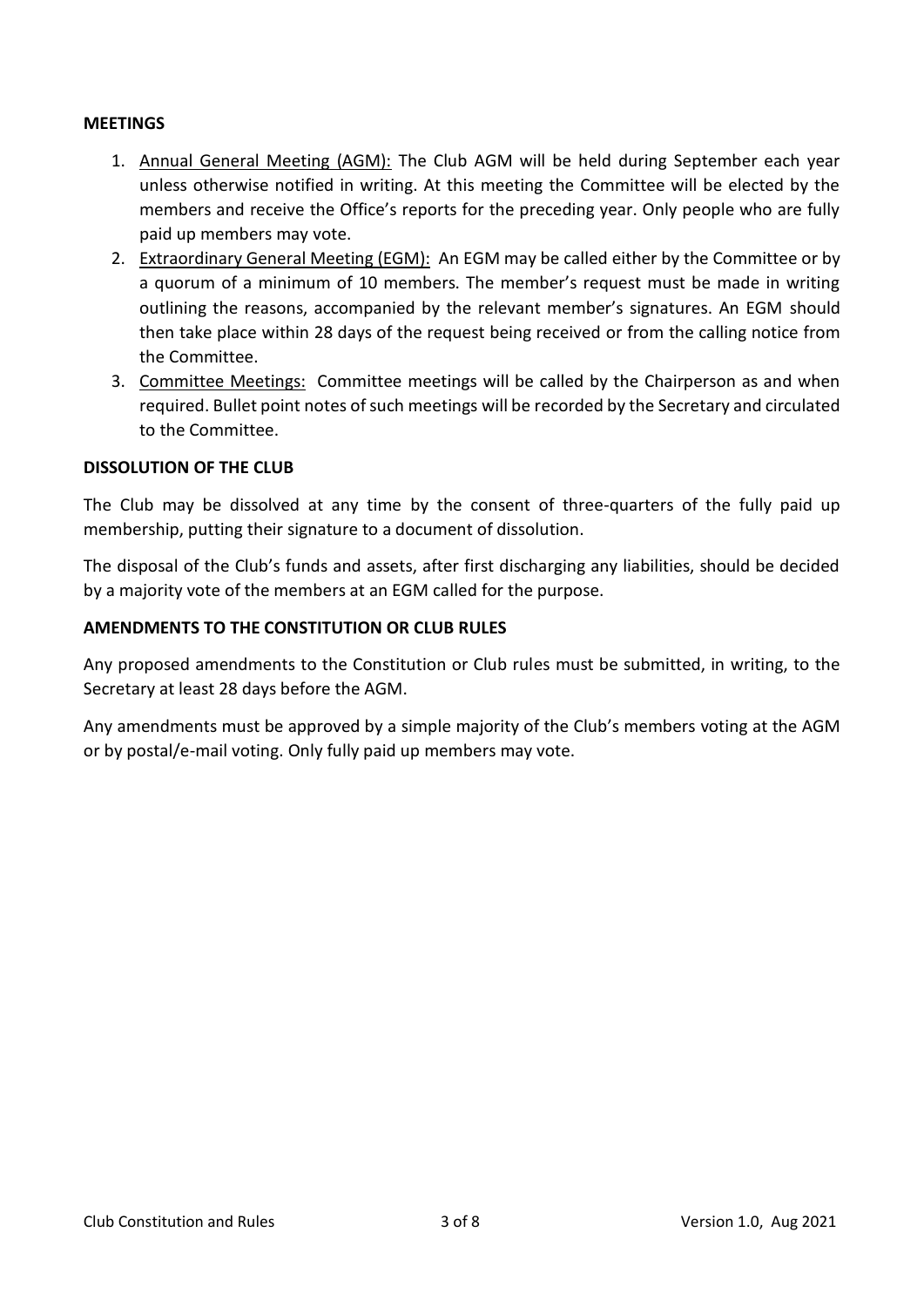# **Appendices**

As and when deemed necessary by the Committee these appendices may be amended to best meet the requirements of the Club. Any such changes will be notified to the membership via a letter, email, Newsletter or at an EGM/AGM.

# **APPENDIX 1.**

# **TYPES OF MEMBERSHIP**

- 1. Adult (Single) Member: Aged 18 years or over at the time of joining.
- 2. Junior Member: Aged 10 to 18 years at the time of joining.
- 3. Honorary Membership: Awarded to a member deemed to have given exceptional service to the Club. This award must be approved by a majority vote of members at an AGM. Honorary members are exempt from paying annual subscriptions.

The Committee has the right to refuse membership to any person, however the reason for such a refusal must be given, in writing, to the applicant.

# **SUBSCRIPTIONS AND JOINING FEE**

The subscriptions and joining fee shall be decided by the Committee and advised to the membership, with the membership year running from the 1<sup>st</sup> September to 31<sup>st</sup> August in the same Club year. At the discretion of the Committee the initial joining fee may also be applied to members whose subscription is deemed to be in arrears.

Club Officers and members of the Committee will not be exempt from the annual membership subscriptions.

# **VOTING RIGHTS**

All paid up members of age 16 years or over have a right to vote at the AGM or any EGM including:

- 1. Adult (Single) member.
- 2. Honorary member.

Voting on Committee nominations and Constitution amendments may either be in person at an AGM/EGM or by post or e-mail received by the Secretary 1 week before the date of the AGM/EGM.

#### **EXPENDITURE**

Club expenditure up to £75 may be authorised by any Club Officer but expenditure above this amount must be approved by the full Committee. Receipts for all expenditure must accompany all claims for purchases, to be presented to the Treasurer who will action reimbursement.

# **ACCOUNTS**

An audited set of accounts will be presented at the AGM. The auditor must be a fully paid up adult member of the Club and must not be related to any Club Officer.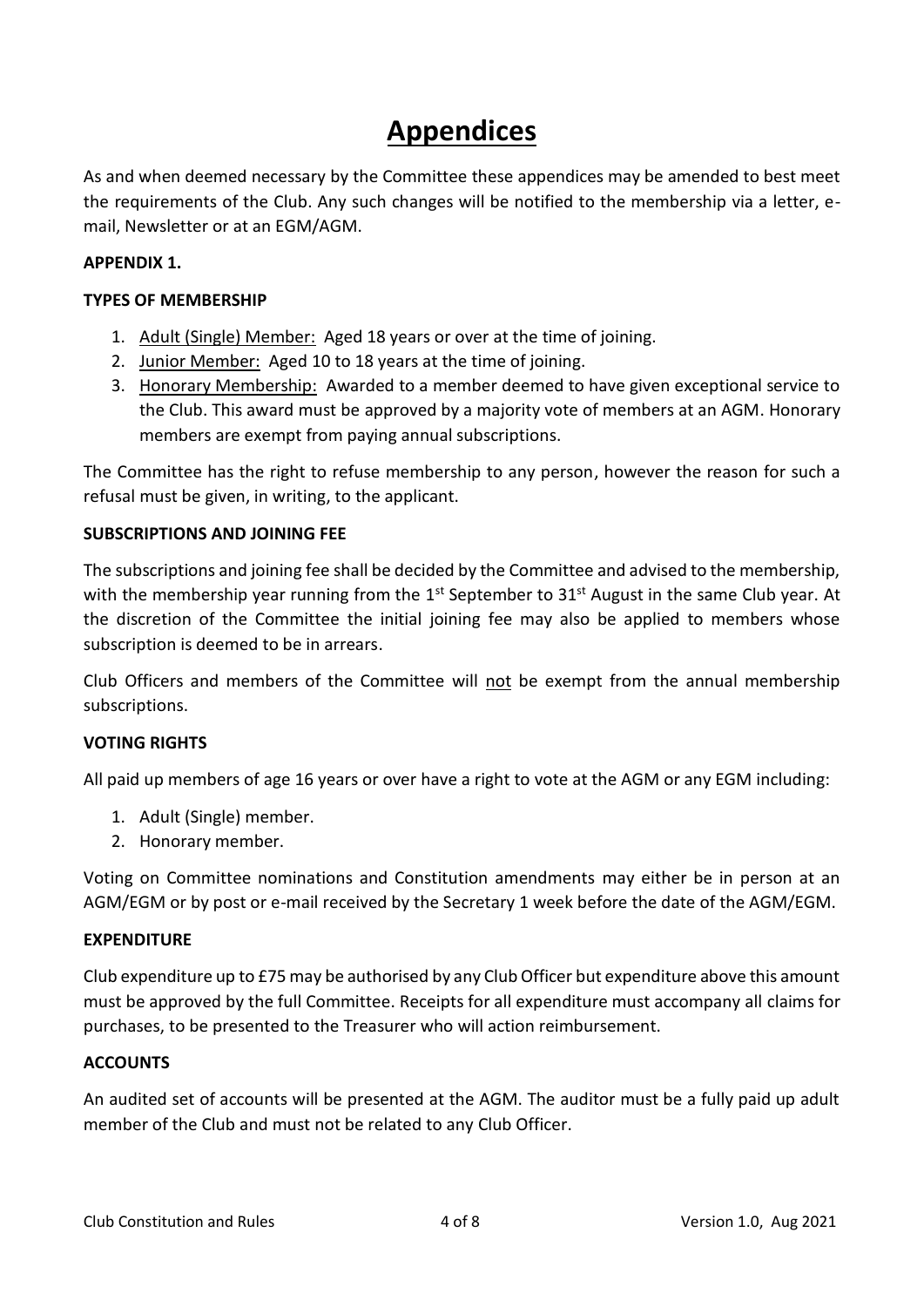# **INSURANCE**

The Club holds a £5M public liability insurance renewed annually in September. Copies of the Certificate of Insurance may be requested by members for the purpose of proving our cover to the organisers of public shows and events. This cover is only valid to fully paid-up members of the Club.

Note this insurance does not cover any damage or loss of any of the member's models, boats, equipment, vehicles or personal possessions.

# **GRIEVANCES AND ITEMS OF BUSINESS**

If any member has a grievance or item of business thought to be important, the grievance or item must be submitted in writing and presented to the Secretary. The issue must then be raised at the next Committee meeting where it will be discussed and appropriate actions for resolution with the relevant member proposed and agreed.

# **ADDITIONAL CLUB ROLES**

A number of other roles may be identified by the Committee in support of the Club's functions as required. These roles may or may not be Committee positions as determined by the Committee. Appointment to these roles will be made by the Committee and notified to the membership.

- 1. Membership Secretary: Duties to include issuing and collecting membership application forms, collection of membership subscriptions and joining fees and the issuing of membership cards and car passes. Members contact details and monies must be passed onto the Secretary and Treasurer as appropriate to comply with the Club Privacy Policy processes. (In the absence of a Membership Secretary these duties will be performed by the Secretary and the Treasurer as appropriate)
- 2. Newsletter Editor: Produce and circulate a Club Newsletter, which promotes WMBC in a good and fitting manner, advises members of forthcoming events, reports on Club events and news and from time to time includes articles of interest for model boating. The editor has the final decision as to what is included. The Newsletter should be issued, wherever possible, four times a year and promulgated by e-mail and via the Club Website.
- 3. Facebook administrator: The Club Facebook pages are private to prevent unwanted posts being made. The Club administrator is responsible for granting membership to our Facebook group and for posting notices promoting WMBC and more generally the hobby of model boating. The administrator will also monitor posts put on by members of our Facebook group.
- 4. Club Website administrator: The Club website is hosted on "GoDaddy" using "WordPress" and comprises two domains – *warminstermbc.com* and *warminstermbc.co.uk.* There is an annual charge by GoDaddy for these domains, their protection and for the use of WordPress. The administrator is responsible for keeping the pages on the website up to date, for the general appearance of the website and for submitting the annual charges to the Treasurer for approval and payment.
- 5. General: When deemed necessary, general members of the Committee may be appointed by the Committee to assist with the general smooth running of the Club.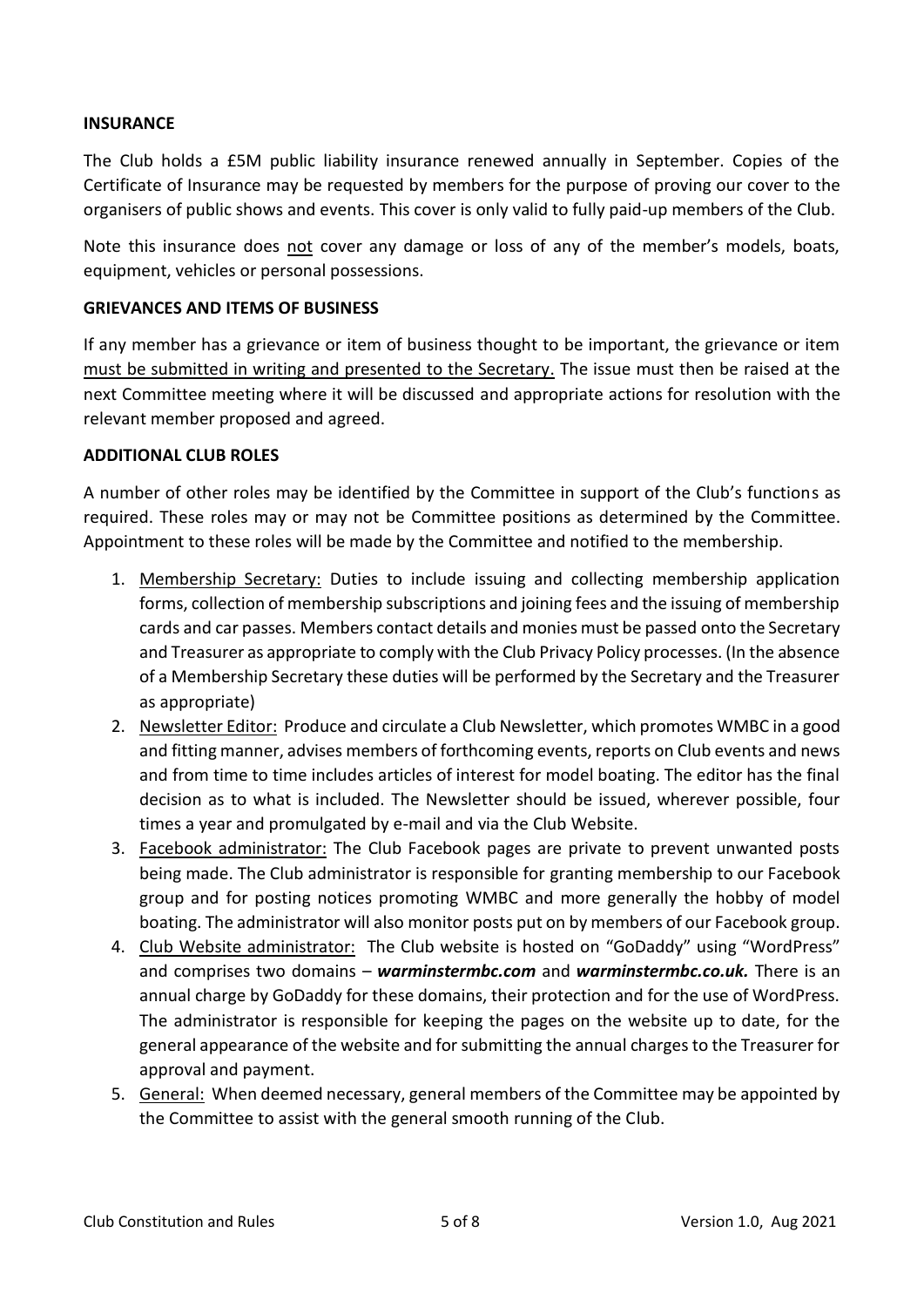# **NOMINATIONS FOR THE COMMITTEE**

Nominations for Committee positions will be sought by notification to the membership at least 28 days before the AGM. Members wishing to stand for election to the Committee must submit their nomination in writing, supported by a seconder, to the Secretary 20 days prior to the AGM. The list of candidates will be available to the members prior to the AGM.

If any position receives no nominations prior to the AGM, then new nominations will be accepted from the floor, only for these positions, at the AGM.

Currently serving members of the Committee may stand, if willing, without formal nomination but will need approval of the membership at the AGM.

# **DISCIPLINARY PROCEDURE**

If a member is, in the opinion of the Committee, found or reported to have brought the Club into disrepute, the following course of action should be followed:

- 1. A letter will be sent to the offending member identifying their reported action and inviting them to attend a Committee meeting to explain their conduct.
- 2. If the action is deemed to have brought the Club into disrepute by the majority of the Committee, the member will be given either a minuted verbal warning or a written warning depending on the severity of the action.
- 3. Should the matter be unproven by the Committee, it will be closed and no further action taken.
- 4. Should the member fail to attend the meeting without a good reason then the reported action will be assumed valid and a written warning will be issued.
- 5. Verbal or written warnings shall remain valid for 6 months from the date of issue.
- 6. If after this period the member has not re-offended then the disciplinary action is deemed completed and the matter closed.
- 7. Any member, issued with a verbal warning, who re-offends within this period, then actions 1 to 4 above will be repeated and if proven a written warning will be issued.
- 8. In the event of a second written warning being issued, the offending member's subscription will be suspended until the AGM, where that person's membership will be discussed and members attending will vote on whether to approve or reject that person's membership for the following year.
- 9. Where it is proven that a serious breach of discipline has taken place such as assault, theft or willful damage the Committee has the authority to immediately expel the member from the Club.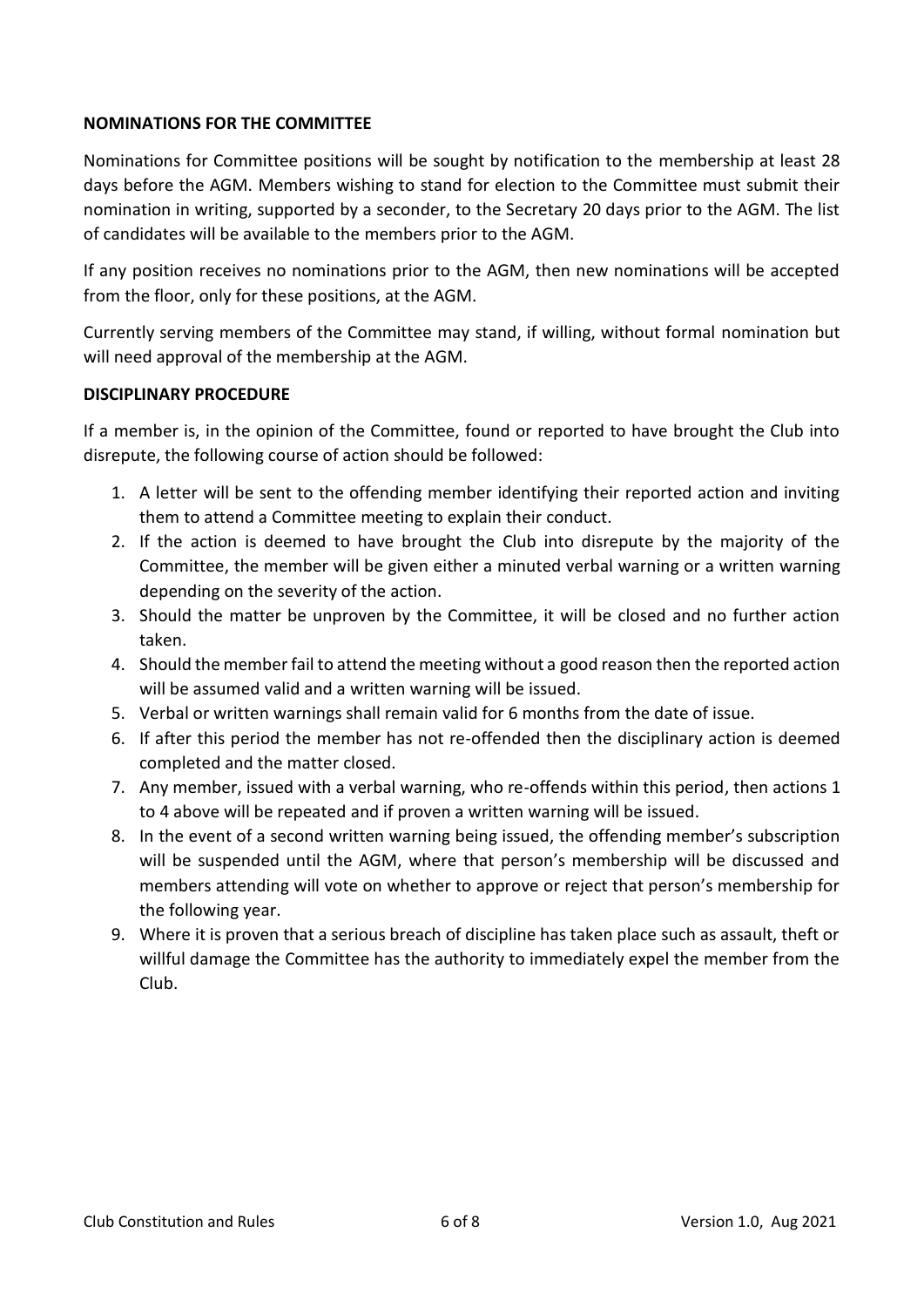# **General Club Rules (Bylaws)**

- 1. Since the majority of members now use 2.4GHz radio equipment the Club no longer holds a peg board system. However, it is noted that some older, refurbished models still have 27 or 40MHz radio systems fitted. Consequently, in the rare case that a member wishes to use either a 27 or 40 MHz system they must, before switching on, check with the modellers present whether it is safe to use their 27 or 40MHz system.
- 2. Any extended aerials on the transmitter or the model must be protected to prevent injury to anyone.
- 3. Boats with I/C engines **ARE NOT** permitted.
- 4. Foul language at the lakeside or at any Club event will not be tolerated (see rule 14 below).
- 5. Respect for wildlife and the lakeside environment is paramount and is to be observed at all times, at our lake or when visiting any other venue. **DO NOT** chase waterfowl with your boats.
- 6. Larger and faster models which create a large wash must slow down when near smaller, lighter craft.
- 7. Power gives way to sail. However, yachtsmen must not abuse this.
- 8. Models using steam power must have a valid boiler test certificate and the operator must be prepared to produce this when requested by a Committee member. (Please note that operating a steam power unit without a valid boiler test certificate invalidates any insurance the Club provides for that member). Pressure relief valves fitted to steam power units must be tested and witnessed annually and the results of such tests and the name of the witness must be recorded with the Secretary.
- 9. Do not drop litter or leave any rubbish behind that is of your own making.
- 10. Children under the age of 10 must be supervised at all times by a parent or guardian.
- 11. Children under the age of 10 are not allowed to sail a boat without their parent or guardian supervising at all times.
- 12. Children under the age of 10 must not place or remove a model from the water. An adult member, parent or guardian must do this for them.
- 13. Instructions and directions for the Park Warden (Manager) must be followed at all times.
- 14. Please be courteous to other Club members and members of the public at our lake or at other venues. Every member serves as an ambassador for the Club.
- 15. Health and safety: It is generally expected that all members will operate in a safe and proper manner so as not to endanger themselves, other members, the public or wildlife and property and members should be familiar with the relevant Club Risk Assessments. Of specific concern is the launching and recovery of boats – please have the appropriate lifting equipment and if you need help ask for it. Furthermore, LiPo batteries can be hazardous in use or when being charged and members are required to use a safety bag or box when charging or storing these batteries. Only use mineral based oils and greases on your models in order to prevent pollution of the lake environment.
- 16. When sailing at Warminster Park, a maximum of 7 cars are allowed to be parked at the lakeside, on a first come first served basis and a Club car parking pass must be displayed. No vehicle is permitted to drive on the grass, vehicles should give way to pedestrians and cyclists